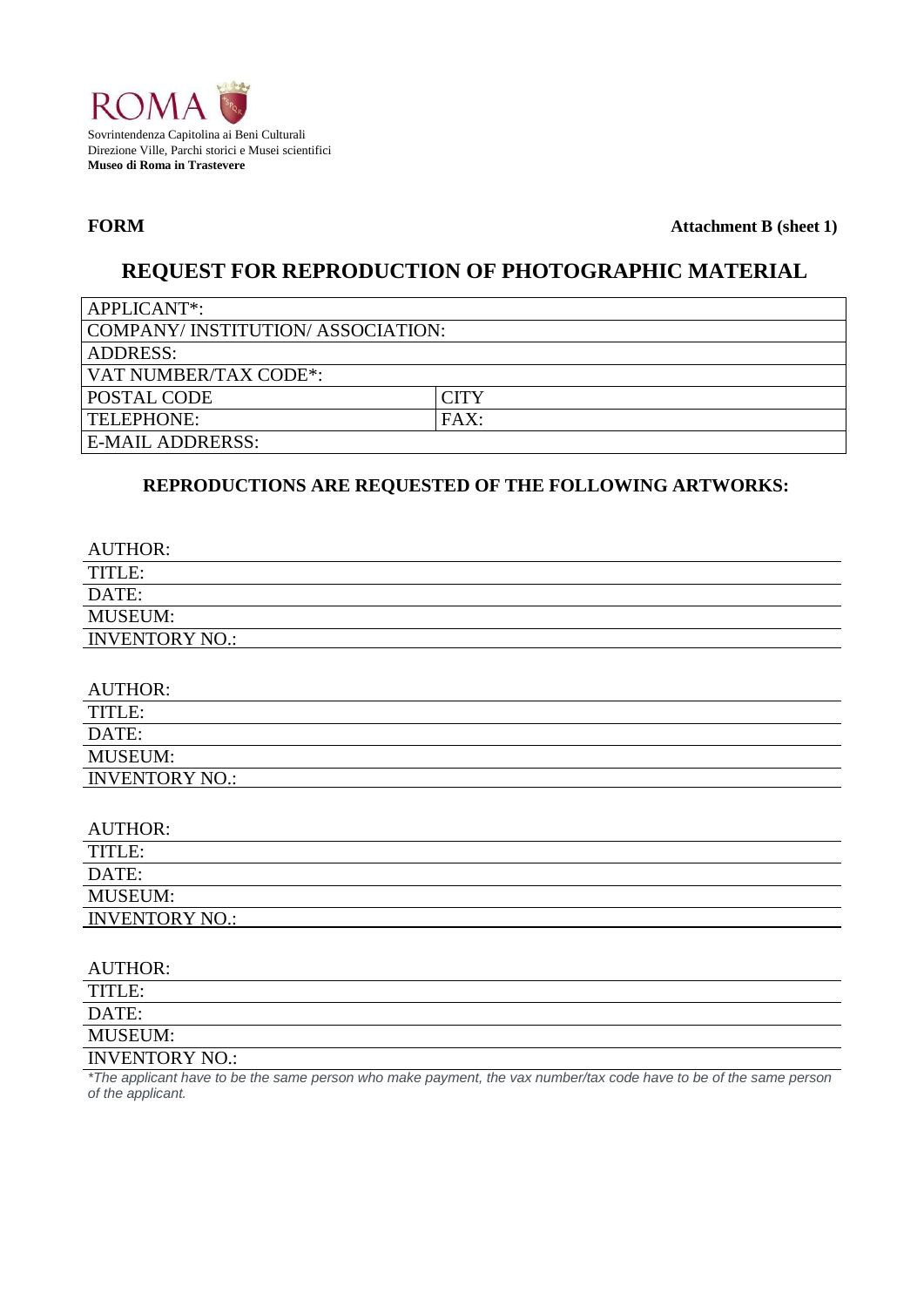

**FORM Attachment B (sheet 2)**

### **REASON FOR THE REQUEST:**

- **D** PUBBLICATION
- FOR STUDY PURPOSES
- OTHER REASONS (TO SPECIFY)…………………………………………………….

### **TYPE OF PUBLICATION**

| SCIENTIFIC MAGAZINE/BULLETIN/DAILY/PERIODICAL |                                                       |        |                                           |  |                                                            |  |  |  |
|-----------------------------------------------|-------------------------------------------------------|--------|-------------------------------------------|--|------------------------------------------------------------|--|--|--|
|                                               | <b>D</b> MANIFESTO<br><b>D</b> TELEVISION<br>□ CD-ROM | n.     | <b>POSTER</b><br><b>Q</b> INTERNET<br>DVD |  | <b>COVER</b><br>$E-BOOK$<br><b>INULTIPLE LANGUAGES</b>     |  |  |  |
| <b>ESTIMATED NO. OF</b><br><b>COPIES:</b>     |                                                       | $\Box$ |                                           |  | LESS THAN 2000 $\qquad \qquad \Box$ 2000 OR MORE THAN 2000 |  |  |  |
|                                               | <b>ESTIMATED COST:</b>                                |        | $\Box$ LESS THAN 80 $\epsilon$            |  | □ 80 € OR MORE THAN 80 €                                   |  |  |  |

*"In compliance with the Italian legislative Decree no. 196 dated 30/06/2003, I hereby authorize you to use and process my personal details contained in this document."*

### **DATE SIGNATURE**

………………………… ……………………………………………………….. THE FOLLOWING PHOTOGRAPHIC REFERENCE MUST BE INCLUDED IN THE PUBLICATION: © ROMA CAPITALE – SOVRINTENDENZA CAPITOLINA AI BENI CULTURALI - MUSEO DI ROMA IN TRASTEVERE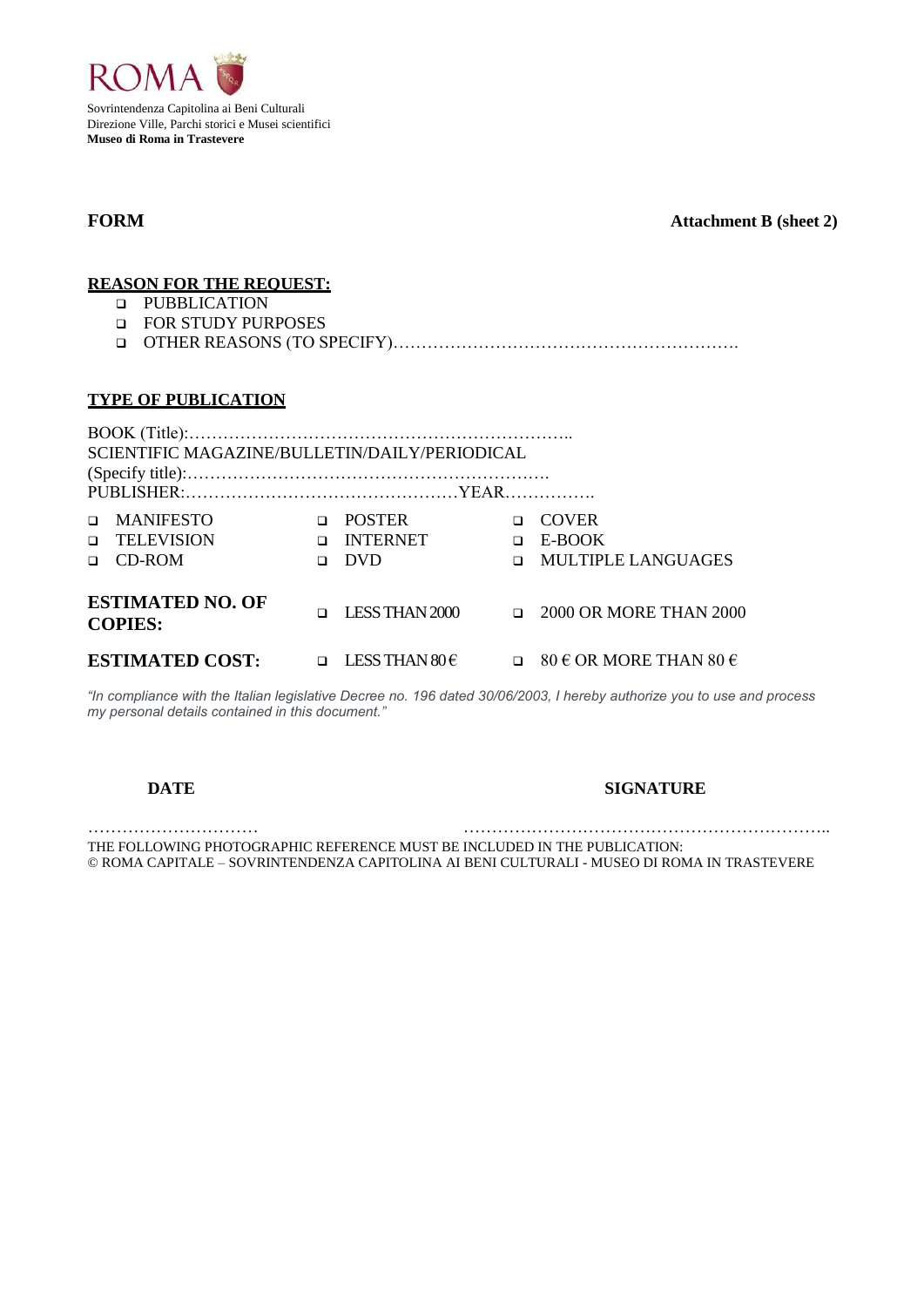

## **Attachment B (sheet 3)**

### **Regulations for the concession to reproduce photographs of artwork belonging to museums and collections of the Sovrintendenza ai Beni Culturali di Roma Capitale.**

- 1. Colour or black and white prints of artwork belonging to museums or collections of Roma Capitale, are produced directly by the Sovrintendenza ai Beni Cuturali di Roma Capitale [here after called "Sovrintendenza"] or under the direct control of the Sovrintendenza's staff. The copyright therefore belongs to Roma Capitale, in accordance with present legislation.
- 2. Photographs cannot be published or reproduced in any form without written authorization from the Sovrintendenza.
- 3. The authorization will only be granted on acceptance of these regulations. To this end the applicant must send a signed copy of this sheet to the director of the museum together with the attached form, completed in all its sections, in order to define the fees payable.
- 4. Right to reproduce is limited to the artwork explicitly listed in the authorization and only for the publication indicated; it is valid only once and does not indicate any exclusive or permanent right, it cannot be sold, assigned or transferred to a third party (including heirs, a company that has been taken over by another company, or subcontractors) without a specific written agreement from the Sovrintendenza. In addition the images cannot be used in any form of commercial advertising, publicity or promotional purposes.
- 5. The reproduced artwork cannot be manipulated, altered or distorted in anyway without the written authorization of the Sovrintendenza; should the applicant be interested in the reproduction of one or more details, this must be clearly specified.
- 6. The copyright of Roma Capitale, together with the name of the museum or of the collection, and the name of the photographer, must be clearly specified in the photographic references. The exact reference will be written on the authorization granted by the Sovrintendenza. Even partial inobservance of this norm will be pursued by law.
- 7. The Sovrintendenza has the faculty to check the draft text prior to publication of the artwork belonging to Roma Capitale, and authorization to reproduce will be given after this check has beenmade.
- Two copies of the publication must be consigned to the Director of the museum in which the reproduced artwork is kept. Should there be more than one reproduction of artwork belonging to different museums and collections of Roma Capitale, the Sovrintendenza has the right to ask for an adequate number of copies.
- 9. It is possible to ask for duplicates of black and white prints, transparencies and colour slides. Under no circumstances will the original archival black and white negatives and prints, which are property of the Sovrintendenza, be granted. Should the photographer be the applicant, one copy must be given to the Sovrintendenza.
- 10. The applicant must pay the Sovrintendenza the cost of the photograph as well as the rights of reproduction. In the case of the applicant already possessing a print granted by the Sovrintendenza, only the copyright fees will be requested. No print/s will be consigned before the completion of the payment of the reproduction costs and eventual rights.
- 11. The Sovrintendenza has the faculty to revoke the authorization to reproduce should the above not be carried out by the applicant, or in the case of false declarations.

### **DATE AND SIGNATURE OF THE APPLICANT**